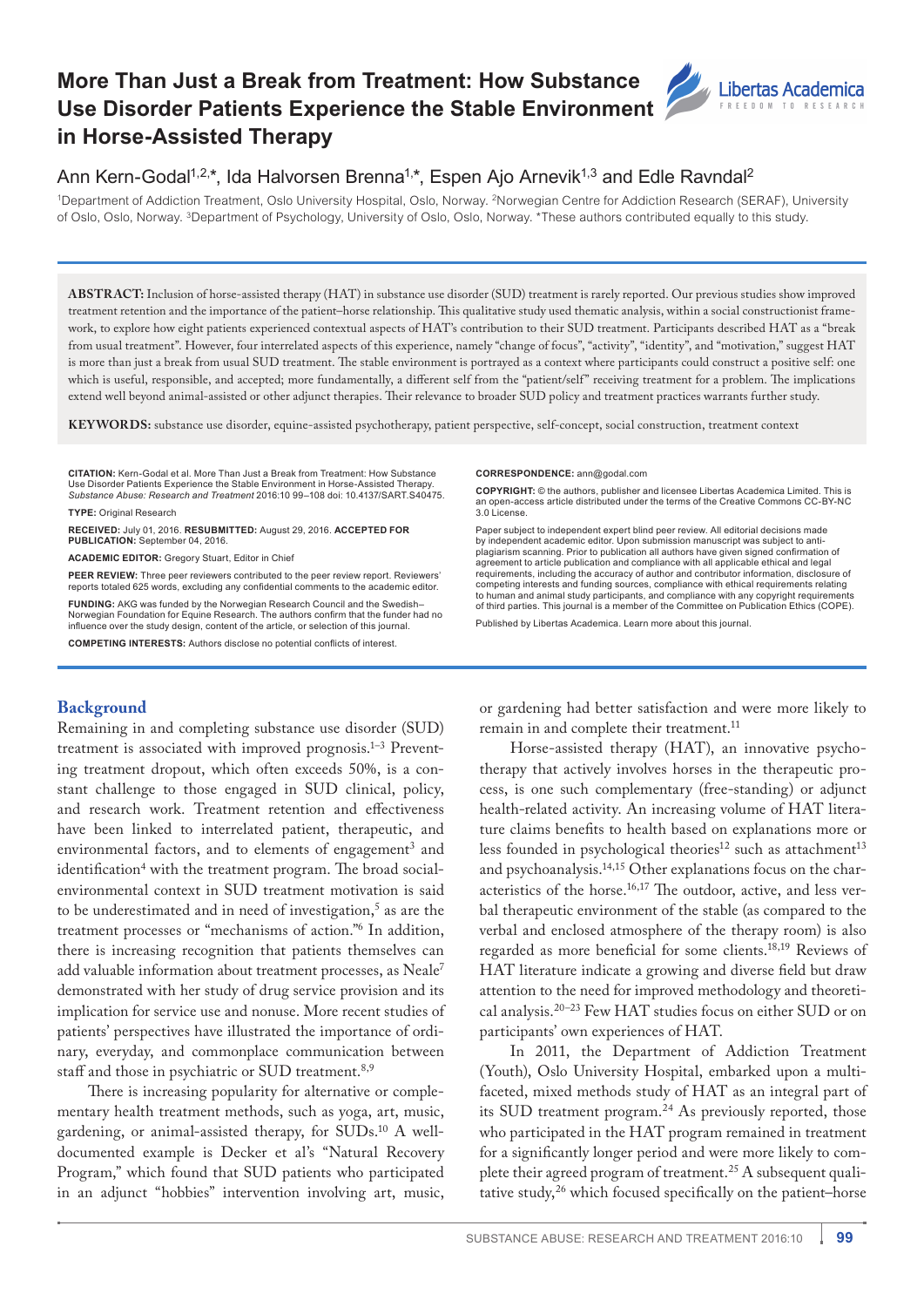relationship in HAT, found that participants perceived the horse to be an important facilitator of a positive self-construct and an emotional support during treatment. These findings were found to relate to SUD<sup>27</sup> and HAT<sup>13</sup> attachment theories. In another study of the reasons for dropping out of treatment from the same institution, participants spontaneously cited HAT as a rare, positive aspect of their SUD treatment. While not mentioning horses specifically, they emphasized the activity and exercise aspects of time spent in the stable.<sup>28</sup>

The horse obviously has a pivotal role in HAT.<sup>26</sup> However, there appear to be important physical, social, and emotional contextual aspects of the HAT stable environment that deserve further study.16,29 In this study, we use the terms "stable environment/context" to refer to non-horse-specific aspects of HAT, and "huset/house" to refer to the SUD treatment as usual program/residential quarters.

### **Objective**

The study aims to obtain a better understanding of how patients experience the stable environment and other contextual aspects of HAT as part of their SUD treatment process, and the meanings they attribute to that experience.

# **Material and Method**

**Context.** The Department of Addiction Treatment (Youth)'s treatment is a person-centerd program comprising individual and group therapy based on a biopsychosocial model with emphasis on mentalization-based theory and practice.<sup>30</sup> Patients enter the program after detoxification. Psychological treatment is provided according to the individual's specific problems and treatment goals. Medical treatment is offered, plus assistance/counseling on accommodation, education, employment, as well as post-treatment living, adjustment, and support. Patients in residence spend their time, according to their treatment plan, in individual or group therapy. They can participate in structured or unstructured recreational activities, but HAT is the only adjunct therapy component of the Department's SUD treatment program.

At the time when the study was undertaken (autumn/ winter 2012–2013), the Department was undergoing major organizational and staff changes. Different levels of treatment (assessment/intermediate, day, and inpatient) were targeted at young adults aged between 16 and 26 years (exceptionally to 35 years of age), with problems related to substance misuse. All treatment units were located in an area adjacent to the stables, where the horses were visible.

The stable housed five horses, of different breed, appearance, and temperament. Each horse was carefully selected, trained, and exclusively used in therapeutic work with SUD patients. They were safe but displayed the typical horse herd social and reactive behavior to humans.

Experienced therapists, who were also qualified riding instructors, were responsible for HAT. They provided a structured 12-session therapy program. During the first



four sessions, patients became familiar with horses, learned about equine behavior and safety, and were introduced to the basic skills of horse care, handling, and equipment. All participants, including those with previous experience with horses, participated in these introduction sessions. In the subsequent eight sessions, the patient and therapist worked through activities and exercises with the horse, which were directed at agreed goals. The time in the stable was a carefully planned part of patients' overall treatment plan. The HAT therapeutic team emphasized that the activities with the horses were intended as therapy and not as recreation or riding instruction.

**Recruitment.** Purposeful sampling (to maximize variations in gender, treatment unit, and number of HAT sessions) was used<sup>31</sup> with the primary criterion of at least 1 hour of HAT experience. Snowball sampling was used insofar as some participants talked with others, helping to recruit them into the study. No patient refused the invitation, but some HAT participants were not invited because their therapists advised that the interview may have been detrimental at that point in their recovery process. After eight interviews, it appeared that little additional information or new perspectives were forthcoming, so no further participants were sought.

**Participants.** The study sample consisted of eight participants, aged 20–30 years. Their average age at the time of interview was 24.8 years. Four of the participants were women, and four were men. They were recruited from among patients undergoing treatment at the institution, who had agreed to participate in research, were registered in the Department's Youth Addiction Treatment Evaluation Project (YATEP) database before end 2012, and were participating in the HAT program between November 2012 and end-January 2013. At the time of the interview, the participants were at different stages of their treatment program. Five were residents at the inpatient unit, two were residents at the assessment/ intermediate unit, and one attended the day-treatment unit. None was under mandatory court or legislative sanction. Three were experienced riders. The others had no experience with horses prior to HAT.

**The researchers.** Researchers' own background, situation, and interests influence study choices and the research methods used.32 The authors of this paper include a mix of relevant academic (sociology and psychology) and practice (addiction treatment and health management) backgrounds. The two first authors have owned and worked with horses in various capacities over many years. Their coauthors are constantly in search of innovative means to improve SUD treatment and retention.

**Development of the study.** The first author was familiar with the Department, having worked for some years in the HAT program, and was familiar with international HAT literature and developments. In early 2012, she pilot tested a semistructured questionnaire in English with four long-standing patients (three men and one woman) with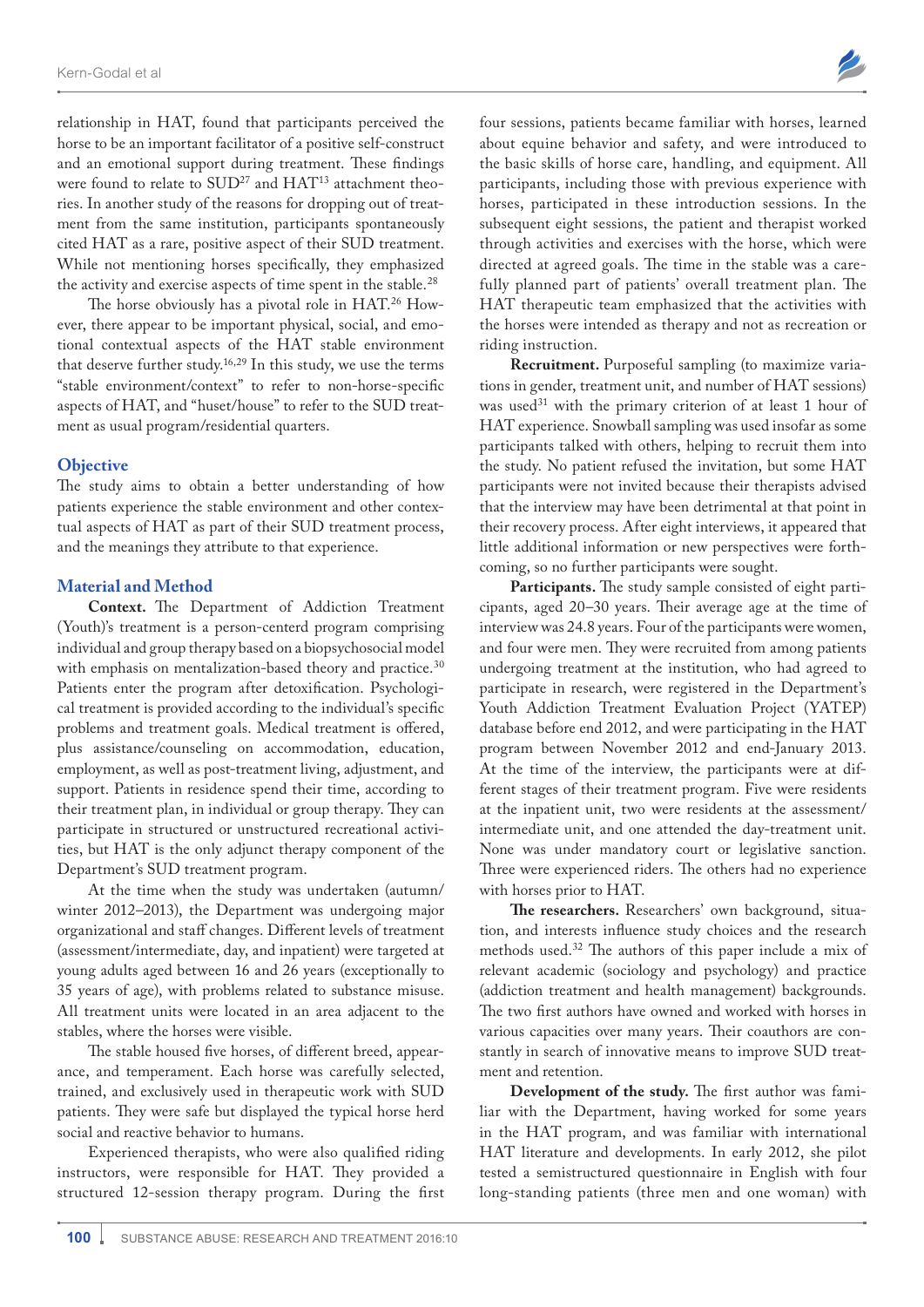whom she had good rapport. The aim was to obtain a better understanding of the patients' perspective. Although each of the participants responded openly, the results were judged to be rather static, predictable, and possibly too enthusiastic. Their responses could have been influenced by the use of English and an interviewer whom they knew well. The pilot indicated the need for a Norwegian interviewer, closer in age and background and less well known to the participants.

A 2-month planning phase enabled the second author (a Norwegian) to gain a sense of the overall therapeutic context, and to become familiar with the stable environment and the HAT program. During this time, the interview guide was constructed (by the first and second authors) using a framework within which respondents could express their own understandings in their own terms.<sup>31</sup> The underlying principles for the analysis were the recognition of participants' experience as constructed through the words they used, rather than a static and objective source of information, and the recognition of participants' use of language as a social action – how they used words to construct certain realities.

The scope of the interview was HAT in the context of SUD treatment. It was sufficiently broad and open to enable participants to elaborate on their experiences in the stable, including their experiences with therapists, horses, other patients, and the nature and the meanings of the activities involved.

The theoretical framework. Lancaster and Rytter<sup>33</sup> draw attention to the largely overlooked importance of social construction in drug "evidence-based policy." Different voices and knowledge can contribute to and influence the contested drug policy field, but the SUD patients' views are rarely heard.<sup>34</sup>

Social constructionism, grounded in a postmodern, relativist understanding of data, implies an acknowledgment of the constructed nature of knowledge, as opposed to knowledge being discovered. It also implies that people's understanding of the world is historically and culturally dependent: we live in a certain context that creates certain understandings.<sup>35</sup>

The objective of the current study, namely how patients constructed and interpreted their experiences of HAT within a SUD treatment context,<sup>36,37</sup> indicated the need for a phenomenological study within a social constructionist framework.31,35,38 We worked from a realist ontological and relativist epistemological position, namely that knowledge is contextual and is constructed from social, historical, cultural, and political influence and interpretation: that is, a position of empirical critical realism "to find the best explanation of reality through engagement with existing fallible theories about that reality".39(p. 6) Our subsequent interpretations are guided by contextual sensitivity.<sup>31</sup> In this we raise possible influences on the social-environmental context of both recognition (the significance of how one recognizes and is recognized by others)40,41 and social/emotional geography (the relationship of space and environments to social and emotional relations and well-being).42–44

**Data collection and analysis.** Data on the eight patients' perceptions of both the horse-specific and other aspects of HAT were collected over a 10-week period from late November 2012 to late January 2013 using semistructured interviews, which were conducted by the second author in Norwegian within the stable/department environment and recorded on a digital audio recorder. She then transcribed, coded using HyperRESEARCH (Researchware, Inc.), and analyzed the data in Norwegian using thematic analysis based on Braun and Clarke's<sup>45</sup> suggested six steps: (1) getting familiar with the data; (2) generating initial codes; (3) searching for themes; (4) reviewing themes; (5) defining and naming themes; and (6) producing the report. The outcome from this analysis was presented to three of the participants who were still in treatment, and to the HAT staff. This resulted in some factual elaboration but no change to the themes identified.<sup>46</sup>

For the current study, the full transcripts for each participant were reviewed by the first two authors. All transcripts were reread, reflected upon, and debated in order to identify aspects of HAT and the meanings attributed to those aspects. Thematic analysis, as understood within a social constructionist framework, was used to "identify patterns across the dataset in relation to the research question". $47(p. 2)$  Conscious of contextual influence, we also used Patton's contextual sensitivity and assessment guide<sup>31(p. 71)</sup> in reaching conclusions.

**Language translation.** Cross-language studies are increasing with globalization. They present methodological issues, including possible barriers between researchers and participants, co-researchers' misunderstanding or misinterpretation of meaning, and translation challenges, including when to translate data.<sup>48,49</sup> All of these issues can affect the study results. In order to maximize representation of the patients' perspectives and meanings, our interviews were conducted, transcribed, and analyzed in Norwegian.<sup>48</sup> The quotations were translated for inclusion in the manuscript (by IHB who is Norwegian and fluent in English, in consultation with AKG, English mother tongue with rudimentary Norwegian). Finally, accuracy was checked by retranslation back into Norwegian<sup>49</sup> by an independent person (fluent in both languages, experienced in HAT and familiar with the language of young substance users). No major differences in meaning were identified in the retranslation.

**Ethics.** All necessary patient consent and data inspection authority's approvals were obtained as part of the YATEP. The study was reviewed and approved by the Norwegian Regional Committee for Medical Research Ethics and performed according to their guidelines and the Declaration of Helsinki. Patient participation in research was voluntary, and all participants signed the required informed consent.

Patient details such as gender, age, and name are not used for reasons of anonymity and confidentiality. Instead, when quoting, we simply refer to patients numbered (P.1) to (P.8). Similarly, the names of the horses, which in some cases could identify the patient, have been omitted.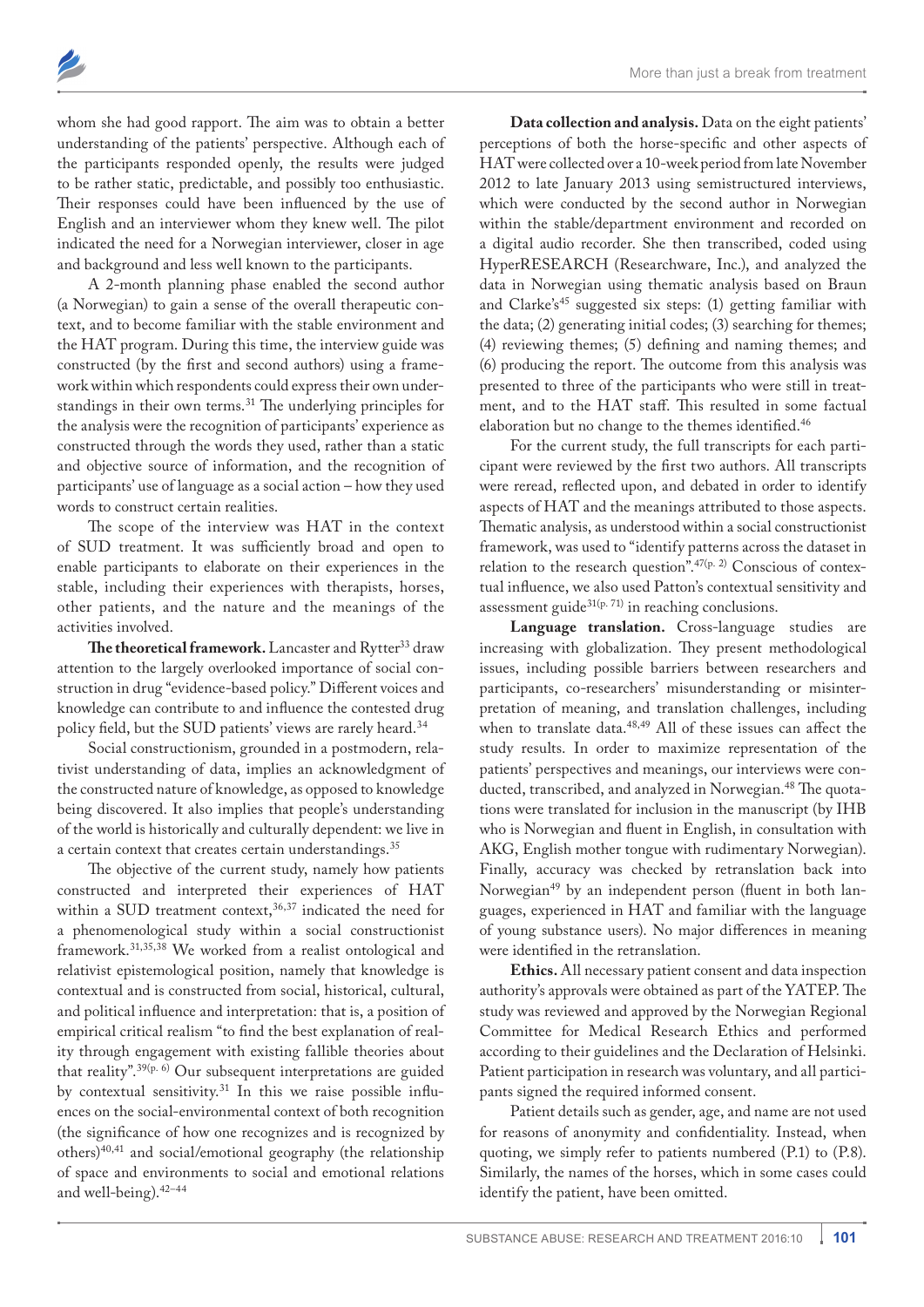# **Results**

Apart from the previously reported relationship with the horses,<sup>26</sup>*a break from usual treatment* best describes and is most connected (directly or indirectly) with key aspects of the participants' therapeutic experiences of HAT. We identified four interrelated aspects (or categories) of "break from usual treatment," namely "change of focus", "activity", "identity" and "motivation."

**Change of focus: "forget everything".** All participants highlighted HAT as a pleasant variation from their usual treatment and as something to look forward. Interestingly, none of our participants mentioned the very obvious environmental and physical differences of being in the stable, such as being out in the open air, the cold (the interviews took place over winter months when temperatures are well below freezing point), or the smell and dirt that are an inevitable part of stable work. Rather, for some it was "a nice break from the day" (P.7) or having an enjoyable thing to do "…it's fun to ride, it is" (P. 6) or less boring than just "sitting in a room" (P.6). For others, being in the stable was associated with specific and positive affect: "I'm always really happy when I'm going down to the stable (….) I can feel it, that it is very positive for me" (P.2).

For most, however, relationship issues, with self and/or others, were alluded to as the most important part of the changed focus associated with HAT. For some, being in the stable provided an opportunity to focus on "the here and now" (P.2), to turn their attention away from their own, often troublesome, issues and "forget everything" (P.2) until "I'm done down here, and on my way back (to "huset"/the house, when), everything comes back ..." (P.2). For others, as Burgon<sup>14</sup> found in her study of young at-risk people, the break was about the relationships that developed, not just with the horses and staff, but also with other participants: "I learn to be more caring about other people and learn to be responsible, both for myself and others" (P.4).

**Activity: "doing something useful".** Activity, as well as the opportunity to do something productive, was highlighted by most participants as an important part of the HAT "break", best illustrated in the words of one participant who said "first and foremost I like to work" (P.2). Participants also readily communicated through these expressions of "doing something useful" (P.3) their recognition of the sense of purpose and well-being associated with meaningful engagement in productive activity: "I feel that I do something. Something that's important – to others, and of course, that's a good feeling" (P.4). Simple, pragmatic aspects of HAT work, like feeding the horses or helping to stack the hay, were seen as both different and important because they were seen as necessary:

It's animals that need food and care, and they need…. they need humans to survive, at least the horses here do. So it feels good in a way…that I can make a difference and contribute with something, something positive (P.4).

Furthermore, the positive affect evoked by HAT staff's appreciation of participants' work in the stable did not go unnoticed: "I like to do stuff, and especially because the others appreciate it. That gives me a lot" (P.2). The more constructive mind frame, associated with productivity and appreciation, was also noted: "Instead of getting mad and sitting on your hind legs so to speak, you find the solutions" (P.2).

Participants, in response to a question about the therapeutic nature of HAT activities, were generally not very specific "… it's therapy, at the same time as it's a kind of pastime. And it is something I think is fun. So, it's both (therapy and activity)" (P.4). This was in contrast to some who explicitly linked activity to a perceived therapeutic value by expressing a feeling of commitment and responsibility, and of feeling useful and appreciated:

Mostly, it has to do with the responsibility. To have someone that is dependent on you, because it becomes a commitment. That's not something I've been that good at earlier. So I have absolutely found something in the horse therapy (P.4).

Other studies of clients' experiences of addiction treatment have identified participation in meaningful activities as important to patients.<sup>11,28</sup> Dahle and Iversen found "meaningful activity" to be one of four important treatment aspects identified by Norwegian SUD patients.<sup>50</sup> It continues to be a treatment concern in Norway.<sup>51</sup>

**Identity: "who I really am".** During the interviews, participants seemed to share an idea about the "real me", which was sometimes present and sometimes not, and which some people (or animals) would acknowledge and some not. Participants said they felt that both the horses and the HAT team appeared to recognize them as persons and implied a contrast with their experience of "usual" treatment at "huset/ the house".

Most participants highlighted their relationship with the HAT team as different from their relationship with other therapists and staff. The HAT team was generally described as more friendly than traditional therapists. Several participants implied that they did not see the HAT team as therapists but as friends. Others were clear about their view of the HAT team as therapists, but emphasized the HAT team's different approach: "They don't talk about drugs" (P.2) and other problems; they don't ask "difficult questions" (P.4); and "they treat me as who I really am" rather than as "a patient" (P.5).

Participants also described the atmosphere in the stable environment as being different and more relaxed than at "huset/the house". The focus in the stable was on interaction with the horses and the associated necessary and routine stable work where the HAT staff generally worked alongside patients doing stable duties. Participants implied that the HAT team acted toward them in a way that gave them a sense of being

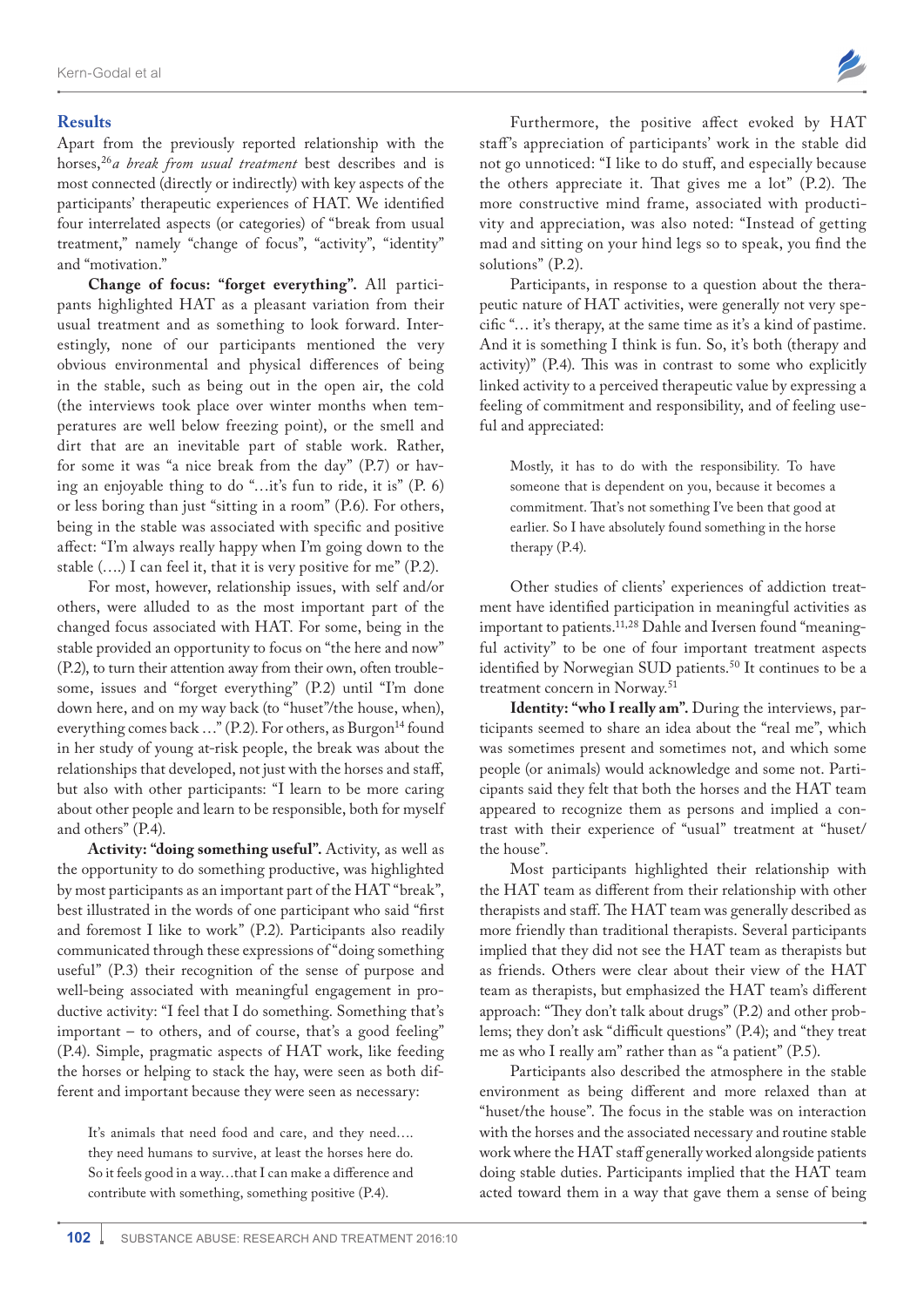

normal people. It was implied that the experience of being included in the stable working environment also gave participants a sense of belonging, and direction:

When I come down to the stable, there's no talk of drugs, or thoughts about drugs at all, it's just to focus on the horses and how the day in there will be, in the stable. (….) So I feel I can learn a lot from the girls in the stable, because they are so sure when they are in the stable. And that makes me calm down, feel secure with them and with the horses, (and) I want to be there even more (P.3).

To explain the sense of difference that the participants describe experiencing in the stable, it is necessary to say something about how they talked about being a patient. Participants had explicit thoughts about their expectations of treatment and about what outcomes they should expect from therapy. Most participants had thoughts about what kind of treatment was right for them and what treatment did not work: for example, as we found in a previous study of the reasons for dropping out of SUD treatment,<sup>28</sup> whether direct confrontation about SUD and their use of drugs and related problems worked for them, or whether a less direct approach that focused on accessing their positive personal resources to overcome addiction was more beneficial. All the same, participants expressed different levels of involvement in their own treatment. Some described being in treatment as "being kidnapped" (P.1), "being driven around" (P.1 and P.5) or "having medication increased" (P.1), while others had a different sense of responsibility concerning the outcome of their treatment:

It is an individual treatment and it depends on what you make of it yourself. And that's really good for me because then things can go the way I want them to. And what's supposed to happen, I make happen (P.2).

The participants with previous experience with horses were able to describe an even more active participation in HAT when they talked about the horses and their relationship and activity with the stable staff. They implied that they found added meaning in the stable and working with the horses because they could use their knowledge and skills. "The thing is that I know how to take care of horses and so on…… So I feel that's something I can do." (P.1). In so doing, they could experience a sense of self-worth and well-being; they could recall and reflect upon positive aspects of their previous life:

Everybody has one thing in their life they can go to. Or probably there are some people who don't and that must be really bad. But that's (working with the horses) kind of the one thing in my life that I can do, to get a break, and to get away from the bad feelings, and to flee from that kind of stuff. In a good way (P.5).

The underlying identity issue is well illustrated in P.5's description of how she experienced the HAT therapeutic team's approach in comparison with that of other therapists:

They probably keep in mind that we are patients, and that we are emotionally fragile and so on. At the same time as they work in a way where they don't ask and nag and treat us like we were inferior or like we were. Yes, it's just like we... like I used to feel when I was in the stable before (outside the hospital), that I am a rider, I'm not a patient (P.5).

**Motivation: "why I'm still here".** Many studies of therapeutic work involving horses refer to the motivational benefits.12,17,52–56 Any factor that makes treatment more enjoyable or endurable may also contribute to the participants' sense of being able to finish treatment.

HAT was an obvious inducement for some (young women in particular) to come to the treatment unit in the first place and then to remain there:

I was really happy about it. (….) I remember I ran down but I had to wait, to talk to the people in the stable first. But I started pretty early. It was like, in fact I think it has been, much of the reason why I'm still here (P.1).

Others described HAT's beneficial "non-drug" focus as enabling positive forward thinking:

There's no talk of drugs, or thoughts about drugs at all, it's just to focus on the horses and how the day in there will be, in the stable. It's very good motivation to think ahead in my life (without drugs)" (P.3).

While most participants described having an interested or positive reaction when they first heard about the horses, two participants (P.4 and P.7) came to the unit with a very indifferent or downright negative attitude to horses: (P.7) described thinking of horses as "big, and ugly and spooky" before experiencing HAT. Both described how they gradually had become more open to the possibility of participating in HAT, and how their attitude to the horses had changed when they had spent some time in the stable. Both participants expressed a similar change in their attitude to HAT as part of the treatment, and identified aspects of HAT they considered to be of therapeutic value.

Conversations with staff suggested that patients who were not interested in undergoing HAT also displayed least motivation for treatment in general. This was particularly relevant to one of the participants in the present study, who said that he initially was negative to the horses and HAT. However, as he became more motivated to succeed in treatment, he also became more open and curious about the therapeutic effect of the horses.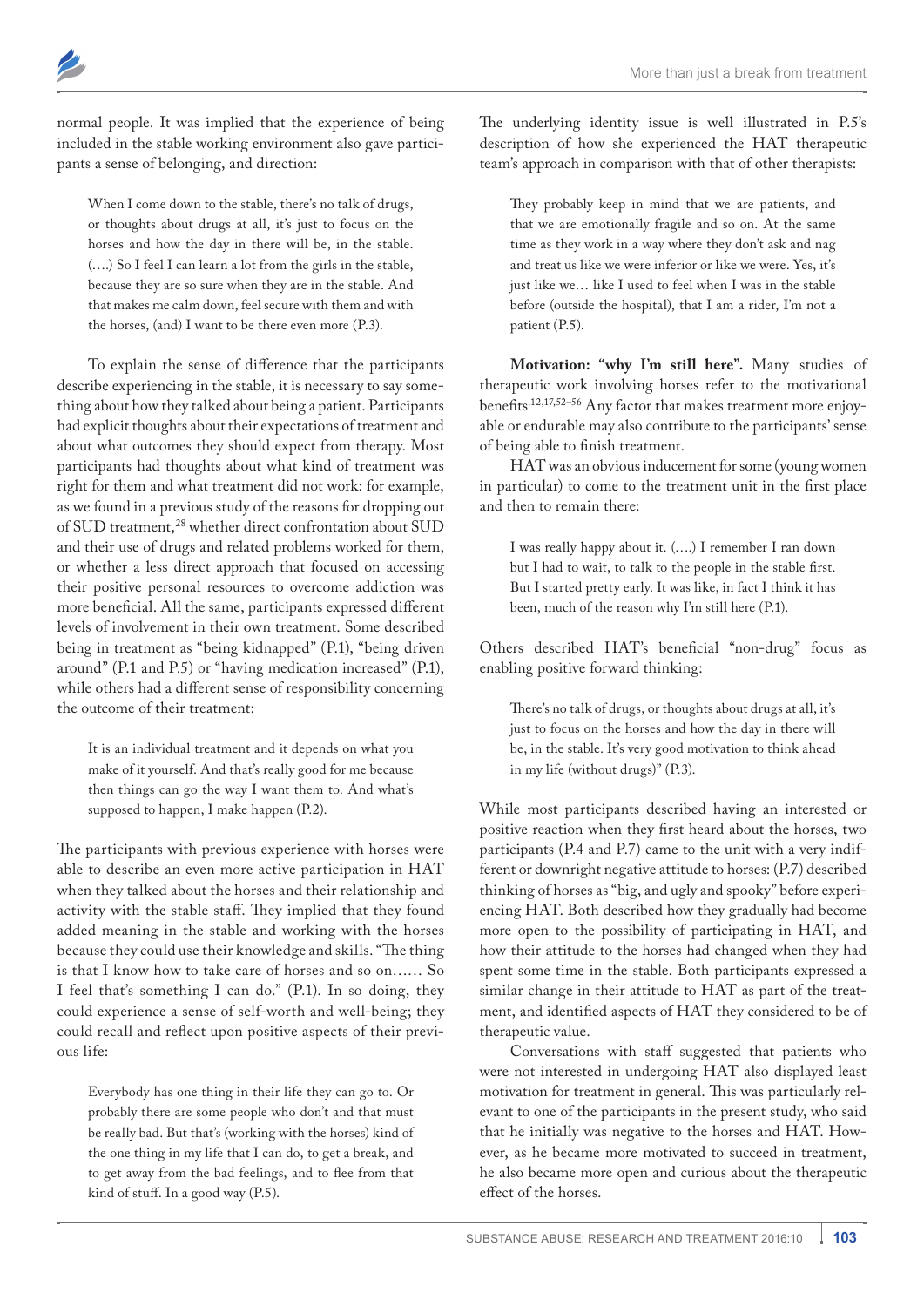Another participant said that the horses had little to do with motivation for succeeding in treatment, or for seeking treatment in that Department in the first place. "I would still be here even if there was no horse therapy. So it wasn't like it was what made me choose. (….) I'm not going to be with the horses anymore. But I'm still going to be at "huset/the house" (P.2).

However, the majority described HAT as motivational. The overall motivational effect of HAT was perhaps best demonstrated in the words of P.1 who said:

Overall, the horses and the riding have been much of the reason why I'm still able to be here. I have struggled a lot now the last month. Every day has been a huge fight, and I just sit and clutch the table. It's obvious that those days, when I ride, then the day passes faster. And I don't think about the fact that I'm here. You know, that I have to be here. Then I do something I actually want to do and look forward to. So I do look forward to those days.

#### **Discussion**

From the patients' genuine and detailed accounts, we found that the stable provided a context where they were able to construct a positive self, namely one that is necessary, is accepted, and can cope with challenges and achieve: or more fundamentally, a self that is different from the "patient" receiving treatment for a problem or disease. As such, HAT appears to be more than just a break from treatment as usual.

Participants generally presented their time spent in the stable as a consistently positive and different experience, which they looked forward to. Having something pleasant and active to look forward to gave a sense of structure and endurance to their experience, which they seemed to contrast to an otherwise negatively connoted mere "existence" in treatment.

Throughout participants' accounts, the stable is constructed as a context where they experience different versions of themselves: where, in addition to enjoyment, they felt responsible and necessary, and achieved and contributed to something. By perceiving themselves as someone who could contribute to, or achieve, something useful in the stable context, they were able to draw a positive contrast between themselves "as I am" with their concept of themselves as a "patient" or "drug addict" – a problem. In this, there is an implicit acknowledgment of the social and emotional geography of the stable.44

A social constructionist view of the participants' experience of HAT implies exploration of the meanings they made of HAT and its role, as well as their own role as a patient undergoing treatment. These meanings and experiences are part of the treatment process because they are experienced as characteristic of the social and emotional geography experienced in the stable and as characteristic of the social reality of undergoing treatment. The participants' descriptions and reflections shed light on HAT in the context of SUD treatment with implications for inclusion of this type of adjunct therapy in SUD treatment. Perhaps, more importantly, they appear to indicate issues of more general relevance to addiction treatment, which merit further investigation.

Emotional geography sheds light on how emotions may construct and be constructed in relation to physical locations.<sup>57</sup> Together with the SUD's socio-historical context, social geography offers interesting perspectives on the relevance of the stable's environmental context in the participants' accounts. They communicated an implicit understanding of HAT as learning to interact with the social environment through interaction with the horse, with the HAT staff, and with others in the stable. Their shared meanings seem to indicate participants' sense of belonging and their identification with this stable-based SUD treatment program.

**The socio-historical context.** The socio-historical context, such as Norwegian policy on illegal drugs, provides a crucial context for understanding the social environment of our participants. They belong to a group long regarded in Norwegian society as a problem. As Skretting says: "Norway seems to have developed a "schizophrenic" view of the drug problem. On the one hand, the health aspects of drug abuse are increasingly central to thinking, while on the other (hand) penalties for drug offenses remain high."58(p. 569)

Discourse has implications for both subjectivity and experience.59 Criminal discourse has categorized persons with addiction as a problem, and as a possible danger to society and not to be trusted. In biomedical discourse, addiction is a disease that positions "the patient" as a passive recipient of expert care. Discourses legitimate and reinforce existing social and institutional structures at the same time, as these structures support and validate the discourses. In this respect there are anomalies or contradictory requirements of a person suffering from SUD. The concept of the criminal designates a person who cannot be trusted in society, yet trust has been identified as a significant threshold for SUD treatment. The concept of the "patient" reflects a passive receiver of treatment, while, at the same time, SUD treatment is based on a requirement of the "patient's" active willingness to "being cured".

**The stable context.** Throughout the participants' accounts, the stable was represented as an "independent" environment, an environment that existed "anyway" and on its own accord, and not necessarily related to what happened at "Huset/the house" or in the rest of the world. Cylwik suggests that "place in a physical sense does not produce emotions but rather it is the way that people, as individuals and groups, culturally and socially construct place and give it meaning that produces emotions".42(p. 244) The stable was presented as a place where the participants could interact differently: a place where the activities and work associated with the horses shaped their social interaction and emotional meaning making.

This is relevant for a number of reasons. Many participants expressed the view that the horse saw them for "who you really are" and often "mirrored" their behavior.<sup>26</sup> The HAT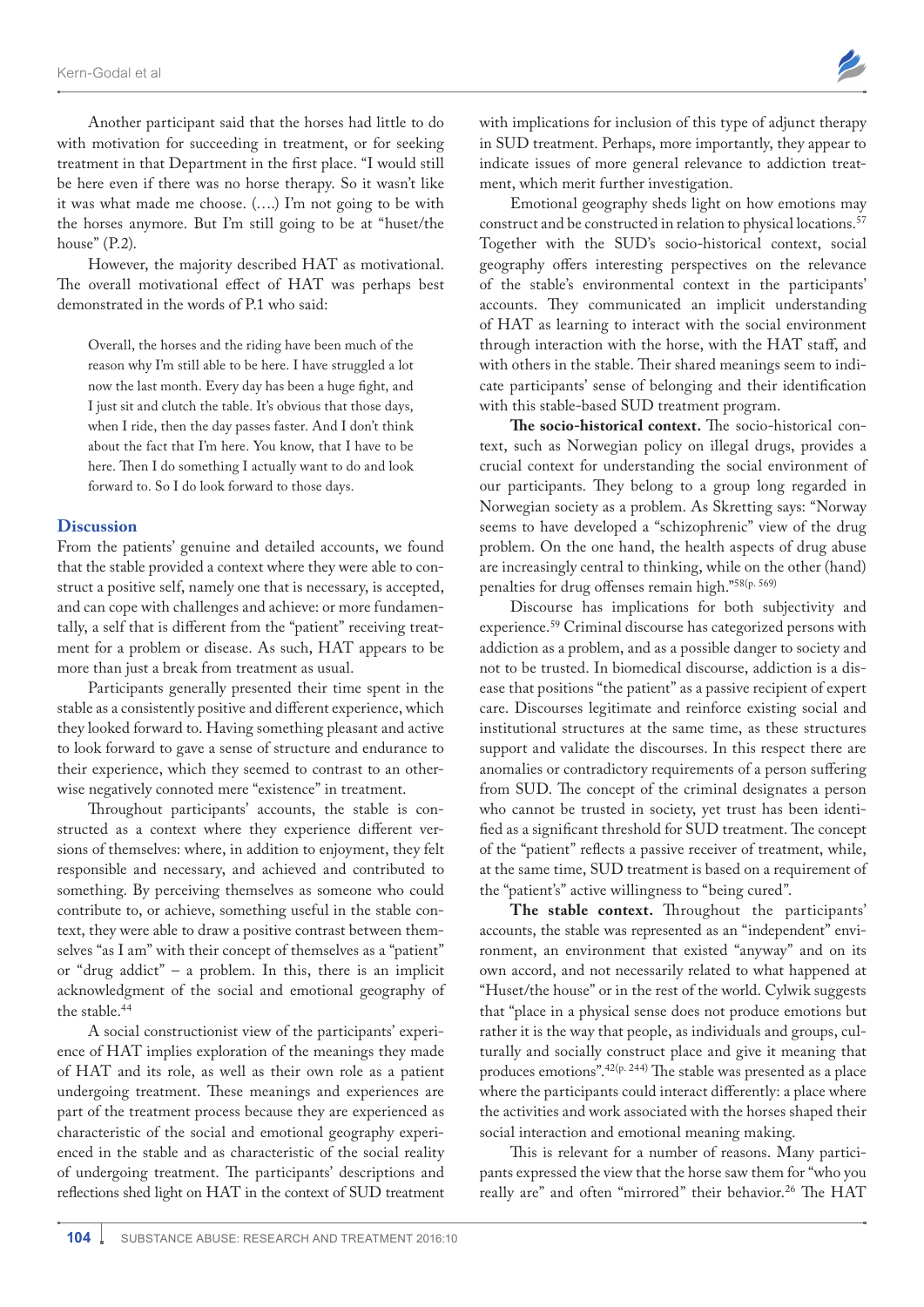

team only saw the patients in the stable, with the horses whose reaction to participants was reportedly perceived as based largely on the behavior the participants displayed in the present. In addition, the HAT team had a stated policy of treating participants based on their behavior in the stable, rather than as based on diagnosis or knowledge of their previous life. The way the participants acted in the stable was typically described by themselves as different and in more positive terms than their behavior outside the stable. Thus, the horses and the HAT team were perceived by the participants as recognizing a version of them that they themselves described as positive.

**The patient–staff context.** Skatvedt and Schou<sup>8</sup> point to the prevalence of asymmetrical client–staff relations in SUD treatment, but observed that pauses from the formalized treatment setting, such as taking a smoke together, often served to equalize the clients' experience of the asymmetry. They demonstrate the impact of different manifestations of the "us" (clients) and "them" (staff) relationships in SUD treatment. They point to the importance of "straight" identity and reciprocity in relationships as enablers of an identity. Skatvedt reports:

residents repeatedly identify themselves as something more than drug abusers in specific interaction situations, in contrast to who they were in most other situations. It was this former category of situation that they identified as giving them motivation to keep moving towards a more positive future. 8(p. 85)

The participants in the present study rarely described other treatment staff explicitly. However, by distinguishing the HAT team from the general "huset/the house" team, they communicated effectively how their experience of being in the stable differed from their experience of usual SUD treatment. Moreover, the HAT team was frequently described as "friends" or "really nice girls", without the connotations of asymmetry that are often experienced in client–staff relations.<sup>8</sup> Or, as P.5 said of the stable staff, they don't "treat us like we were inferior."

The participants' experience in the stable of being seen as who they believed they really were, rather than as drug addicts or patients, suggests possible recognition issues that need to be addressed in the broader treatment system. The relevance of this is illustrated in stories where marginalized young people refer to the milestones of their life as being persons who recognized and appreciated them for exactly what and who they were.<sup>60</sup>

Studies of SUD and identity report patients' and prisoners' own distinction between their SUD identity and their real self.61–64 These, however, are accounts of how the patient/ prisoner saw him/herself, or how others responded to the addict-self. They contain no mention of the *real self* as being *recognized* by therapists or others. We found no literature specifically connecting SUD and recognition theory, but note that Taylor refers to recognition as "a vital human need".<sup>41(p. 26)</sup>

He linked recognition to identity, which he described as "a person's understanding of who they are, of their fundamental characteristics as a human being".41 It is possible that the recognition of their "real self," which our participants described as occurring in the stable, met a basic need. In so doing, it may have enhanced both their own self-image and their identification with HAT as a positive SUD treatment program. The interrelationship of recognition, identity, and program identification in SUD treatment and retention appears to warrant further investigation in a variety of treatment settings.

**The activity context.** The participants communicated a sense of pleasure and achievement from engaging in activity which they saw as "doing something useful" as well as enjoyable in the stable. The feelings of responsibility and contribution derived from these activities provided them with a sense of meaning. Other qualitative studies of SUD treatment draw attention to the importance of activity but from differing perspectives. Participants in Nordheim et al's study<sup>28</sup> at the same institution emphasized the physical benefits of the exercise associated with their stable work, as did Burgon in her study of adults engaged in horse-riding therapy.<sup>53</sup> Neale et al, in a study of 40 heroin users, found physical activity, sport, and exercise to be perceived as pleasurable and as contributing to health and social gains as well as reduced heroine use,<sup>65</sup> and Decker et al suggest that participants' productive engagement in meaningful and enjoyable hobby activities may explain their reduced irregular discharge.<sup>11</sup>

Some will argue that therapy should not necessarily be pleasant always. However, these participants' accounts suggest that the positive emotions they experienced in the stable may in fact be a motivational factor for both retention and investment in treatment. The very fact that all participants stated that they looked forward to HAT, and some even explicitly claimed it to be the highlight of their week, is a sentiment to the importance they placed on this therapy. No therapist, no matter how skilled or involved, can help a person who is not motivated to change.

Consistent with the finding of Nettleton et al in their discourses of normality<sup>66</sup> and Decker et al in their hobbies study,<sup>11</sup> our participants' understanding of the therapeutic meaning of HAT may have been enhanced precisely because HAT was experienced more as an enjoyable "normal" activity rather than as traditional therapy in a SUD treatment setting.

**Methodological considerations.** Our findings are derived from a naturalistic study that used translated data from a small number of participants to explore their specific experience within a specific context. Transferability to other settings cannot be assumed. Nor are we suggesting that HAT alone facilitated emotional participation. There are obviously many other factors, such as patient–therapist alliance or group therapy, that can influence emotions and engagement in SUD therapy.

However, the findings relating to relations in the stable with staff, other clients/patients, and horses are consistent with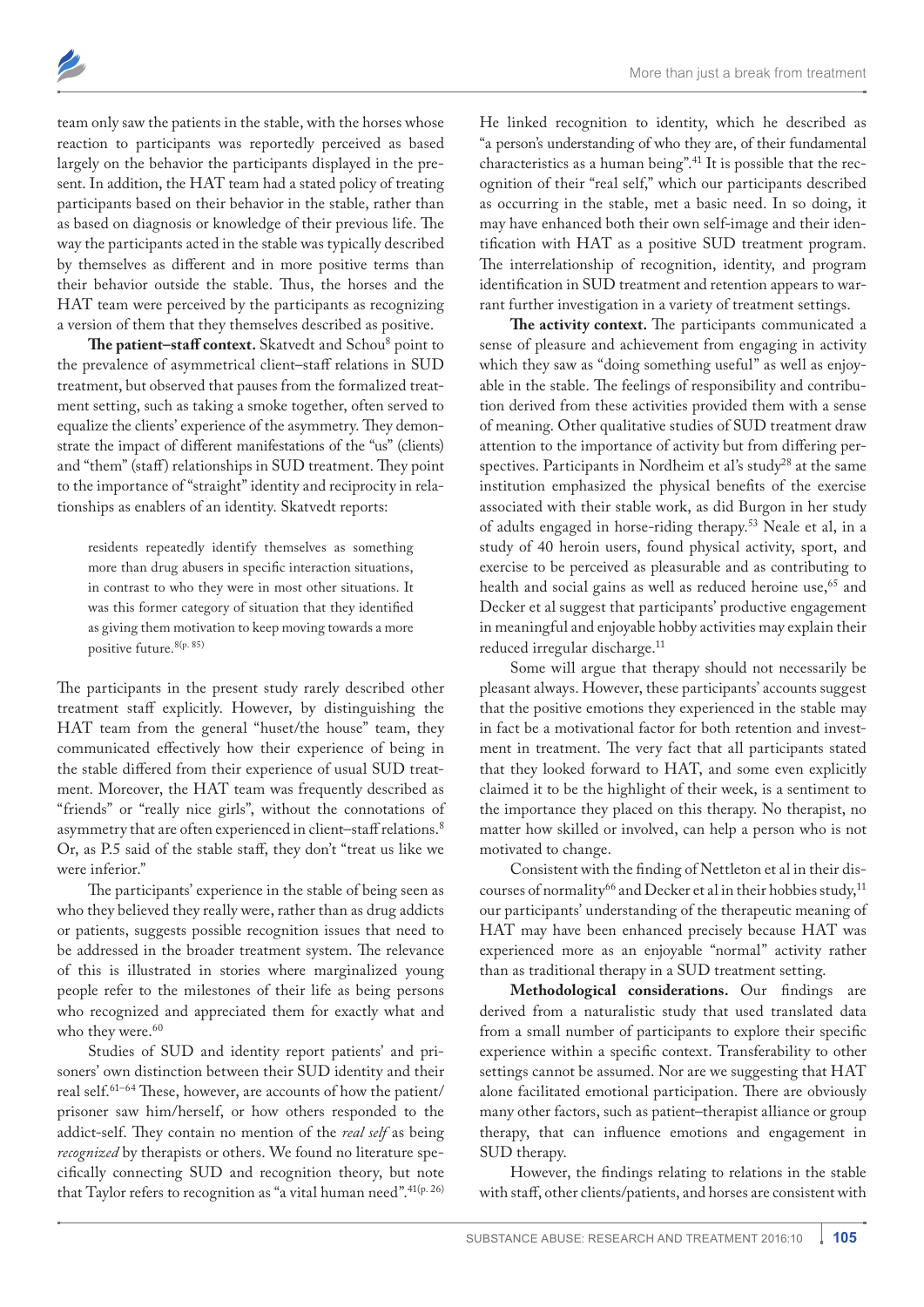those in the HAT literature.<sup>16,29</sup> Similarly, findings relating to positive affect, feeling productive, and appreciated are also consistent with those in the small number of relevant studies of SUD patients' own perspective of therapy.11,28 In addition, the natural and positive reinforcement, which patients describe as associated with the stable's positive social, emotional and communicative geography, resonates with Miller's concept of a "much larger social-environmental context" as motivational.5(p. 140) They are consistent with other studies showing the importance of contextual factors in SUD treatment.<sup>67</sup>

There are some obvious but unavoidable shortcomings. Therapy involving horses is a new, rapidly developing area of psychotherapy, which is relatively unknown in the health sector. When reported, it is usually from the provider's or researcher's perspective. The patients' own perspectives of therapy need to be better understood<sup>7,68</sup> and in their own words.<sup>8</sup> This is the reasoning behind our extensive use of illustrative quotations derived from the data. Although our findings were discussed in detail with HAT patients and staff, and are generally consistent with the sparse available literature, it is regrettable that no other measures by which we could triangulate our findings were available.

Interpretation is a challenge common to most qualitative studies, particularly cross-language studies. The first author was aware of a certain dependence on the second author for nuanced meanings throughout the study process. However, she and the other authors believe that the timing and process of translation, and retranslation by an independent person fluent in both Norwegian and English who was also very familiar with the drug therapy scene and language, best protected representation of the participants' views in their own words.

Patients' insights, and accounts of those insights, can be influenced by many other factors including the social context of the experience and researchers' interpretations of the insights.31,32 Although the third and fourth authors provided a certain counterbalance, the two first authors' pro-horse backgrounds undoubtedly influenced the interviews, as well as the study process, interpretations, and outcomes, despite their best attempts to share and bracket preconceptions. In a similar fashion, the first author's extensive career in health policy and management has no doubt influenced the issues discussed and the study conclusions.

We have not discussed the relevance of the horse per se or its role in the findings presented in this paper. Throughout the study, the first two authors constantly debated whether similar findings could be obtained if another animal (such as a dog) or another productive activity (such as gardening) were substituted. These debates generally concluded that the horse was central for reasons previously reported<sup>26</sup> but that the horse(s) alone could not produce the outcome reported here. The physical, social, and emotional context associated with the stable environment was also an essential element in the therapeutic process.

The above should not deter serious consideration of the potentially important findings for SUD service providers.

Their validity, significance, and transferability need to be addressed in further studies.

**Implications.** This study has obvious implications for those interested in HAT. However, there would also appear to be more important implications on the broader level of SUD policy, treatment, and research, which may have little or even nothing to do with HAT per se.

Participants' self-perception of being a "person" in the stable, in contrast to being a "patient" in their usual treatment location, is, we believe, the most significant finding from this study – one previously unreported in the scientific literature as far as we are aware. The possible relationship of this finding to aspects of recognition theory is noted with the suggestion that it should be explored further. Similarly, this finding calls for exploration in other settings of how the physical, social, and emotional geography of the therapeutic landscape may facilitate patients' identification with the treatment program and encourage a positive self-concept, thereby enabling them to be, and to be seen as, a person in treatment rather than as a patient.

As most addiction treatment programs struggle to find means of combating high dropout rates, it is important to test factors that patients themselves identify as making treatment more endurable and/or facilitating retention. This study indicates the value of including SUD patients' own perspectives expressed in their own terms in investigative research.

# **Conclusion**

In the present study, the stable was portrayed as a context where the participants were able to construct a positive self, namely one that is necessary, is accepted, can cope with challenges, and be achieved: more fundamentally, a self that is different from the "patient" receiving treatment for a problem or disease. The underlying theme "break from usual treatment" indicates the significance of the specific socio-historical context within SUD treatment for these participants' selfconstructs and experiences, but it appears to under-represent the importance of the findings for general SUD treatment development. The implications extend well beyond HAT and the stable environment.

### **Acknowledgments**

We thank the participants for sharing their views, the Lions Clubs of Oslo and Slemdal for the horses, Oslo University Hospital stable therapists and support staff for their cooperation, Ulleval Medical Library, Oslo University Hospital, for assistance with the literature review, and Rita Berget for translation assistance.

# **Author Contributions**

Reviewed relevant literature, conceived the study, and (with IHB) designed the study: AKG. Conducted, transcribed, and carried out the initial analysis of the interviews: IHB. Reviewed and analyzed the transcripts: AKG, IHB. Drafted the manuscript (with input from IHB) AKG. Critically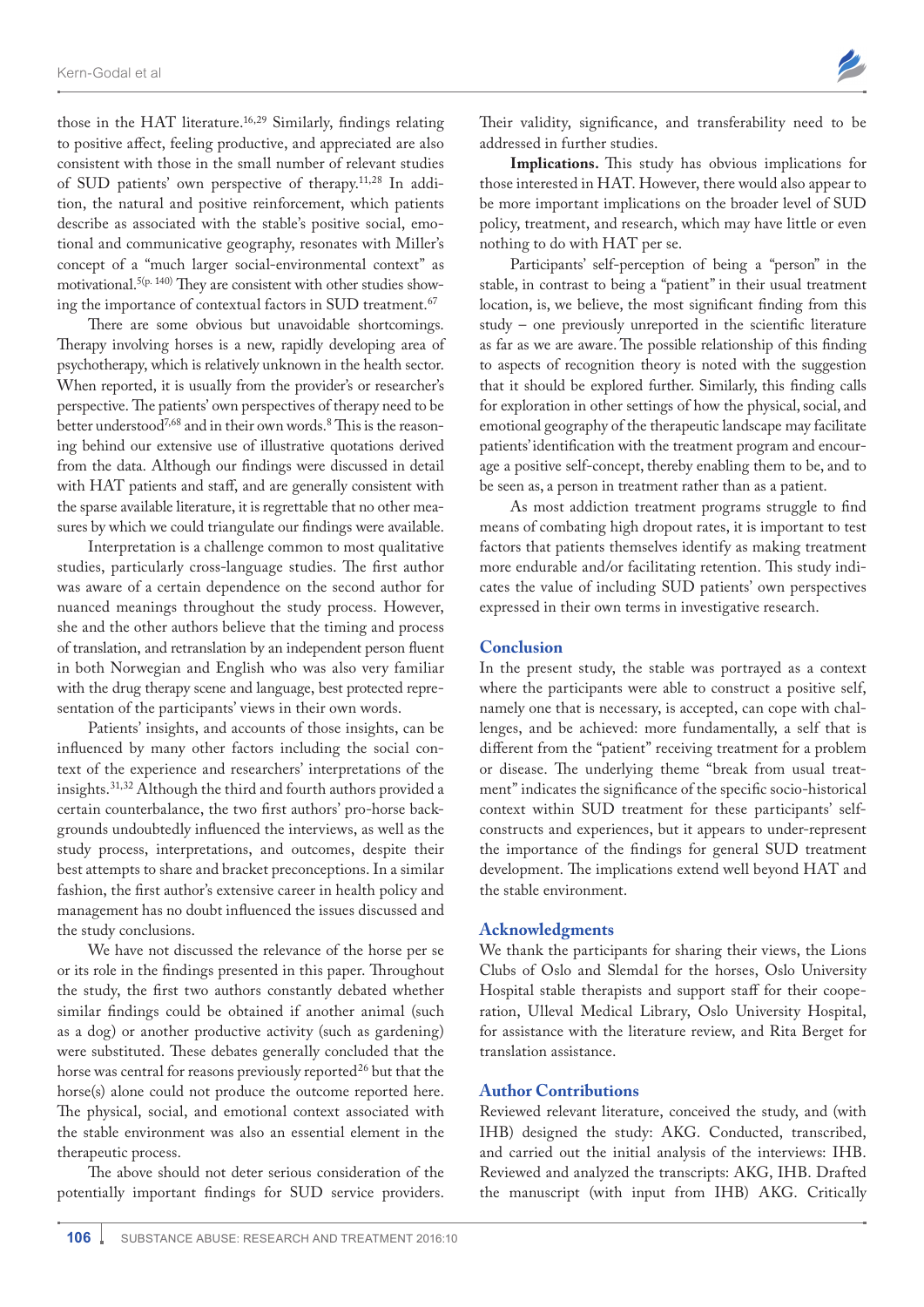reviewed the manuscript: ER, EA. All authors approved the final submitted version.

#### **References**

- 1. Brorson HH, Ajo Arnevik E, Rand-Hendriksen K, Duckert F. Drop-out from addiction treatment: a systematic review of risk factors. *Clin Psychol Rev*. 2013;33(8):1010–24.
- 2. Ravndal E, Vaglum P, Lauritzen G. Completion of long-term inpatient treatment of drug abusers: a prospective study from 13 different units. *Eur Addict Res*. 2005;11(4):180–5.
- 3. Simpson DD. Modeling treatment process and outcomes. *Addiction*. 2001;96(2): 207–11.
- 4. Ravndal E, Vaglum P. Why do drug abusers leave the therapeutic community? Problems with attachment and identification in a hierarchical treatment community. *Nordic J Psychiatry*. 1994;48(s33):4–55.
- 5. Miller WR. Motivational factors in addictive behaviors. In: William WR, Carroll KM, eds. *Rethinking Substance Abuse: What the Science Shows, and What We Should Do about It*. New York: The Guilford Press; 2006:134–50.
- 6. Miller WR, Moyers TB. The forest and the trees: relational and specific factors in addiction treatment. *Addiction*. 2014;110:401–13.
- 7. Neale J. Drug users' views of drug service providers. *Health Soc Care Community*. 1998;6(5):308–17.
- 8. Skatvedt A, Schou KC. The potential of the commonplace: a sociological study of emotions, identity and therapeutic change. *Scand J Public Health*. 2010;38(5 suppl):81–7.
- 9. Molin J, Graneheim UH, Lindgren BM. Quality of interactions influences everyday life in psychiatric inpatient care-patients' perspectives. *Int J Qual Stud Health Well-being*. 2016;11:29897.
- 10. Blacher S, Rundio A. Complementary and integrative modalities in addiction treatment. *J Addict Nurs*. 2014;25(4):165–6.
- 11. Decker KP, Peglow SL, Samples CR. Participation in a novel treatment component during residential substance use treatment is associated with improved outcome: a pilot study. *Addict Sci Clin Pract*. 2014;9:7.
- 12. Hallberg L. *Walking the Way of the Horse. Exploring the Power of the Horse-Human Relationship*. Bloomington: iUniverse; 2008.
- 13. Bachi K. Application of attachment theory to equine-facilitated psychotherapy. *J Contemp Psychother*. 2013;43(3):187–96.
- 14. Scheidhacker M. The horse real relational object and achetypal symbol. In: DKfTR, ed. *Therapeutic Riding in Germany: Selected Contributions*. Warendorf: DKThR; 1998;107–10.
- 15. Yrjölä ML. The horse as a good object in long term psychotherapy. In: Reiten FAmdPidPDKfT, ed. *Equine Fascilitated Psychotherapy*. Warendorf: FNverlag der Deutschen Reiterlichen Vereinigung GmbH; 2009:122–33.
- 16. Burgon H. *Equine-Assisted Therapy and Learning with At-Risk Young People*. London: Palgrave Macmillan; 2014.
- 17. Johansen SG, Arfwedson Wang CE, Binder P-E, Malt UF. Equine-facilitated body and emotion-oriented psychotherapy designed for adolescents and adults not responding to mainstream treatment: a structured program. *J Psychother Integr*. 2014;24(4):323.
- 18. Shambo L, Young D, Madera C. *The Listening Heart. The Limbic Path Beyond Office Therapy*. Bishop, CA: Human-Equine Alliance for Learning (HEAL); 2013.
- 19. Karol J. Applying a traditional individual psychotherapy model to equinefacilitated psychotherapy (EFP): theory and method. *Clin Child Psychol Psychiatry*. 2007;12(1):77–90.
- 20. Anestis MD, Anestis JC, Zawilinski LL, Hopkins TA, Lilienfeld SO. Equinerelated treatments for mental disorders lack empirical support: a systematic review of empirical investigations. *J Clin Psychol*. 2014;70(12):1115–32.
- 21. Bachi K. Equine-facilitated psychotherapy: the gap between practice and knowledge. *Soc Anim*. 2012;20(4):364–80.
- 22. Lee PT, Dakin E, McLure M. Narrative synthesis of equine-assisted psychotherapy literature: current knowledge and future research directions. *Health Soc Care Community*. 2016;24(3):225–46.
- 23. Lentini JA, Knox MS. Equine-facilitated psychotherapy with children and adolescents: an update and literature review. *J Creativity Mental Health*. 2015;10(3):278–305.
- 24. Kern-Godal A. Riding out of addiction. *FRDI Newslett*. 2013;2:2–7.
- 25. Kern-Godal A, Arnevik E, Walderhaug E, Ravndal E. Substance use disorder treatment retention and completion: a prospective study of horse-assisted therapy (HAT) for young adults. *Addict Sci Clin Pract*. 2015;10(1):1–12.
- 26. Kern-Godal A, Brenna IH, Kogstad N, Arnevik EA, Ravndal E. Contribution of the patient-horse relationship to substance use disorder treatment: patients' experiences. *Int J Qual Stud Health Well-being*. 2016;11:31636.
- 27. Flores PJ. Conflict and repair in addiction treatment: an attachment disorder perspective. *J Groups Addict Recover*. 2006;1(1):5–26.
- 28. Nordheim K, Walderhaug E, Alstadius S, Kern-Godal A, Arnevik E, Duckert F. Young adults' reasons for dropout from residential substance use disorder treatment. *Qualitative Social Work*, 1473325016654559, first published on June 16, 2016.
- 29. Carlsson C, Ranta Nilsson D, Traeen B. Equine assisted social work as a mean for authentic relations between clients and staff. *Human-Animal Interact Bull*. 2014;2(1):19–38.
- 30. Skårderud F, Sommerfeldt B. *Miljøterapiboken. Mentalisering som holding og handling (Minding the milieu. Mentalization based practice)*. Oslo: Gyldendal akademisk; 2013.
- 31. Patton MQ. *Qualitative Evaluation and Research Methods*. 4ed ed. SAGE Publications, Thousand Oaks, CA: Sage, Inc; 2015.
- 32. Malterud K. Qualitative research: standards, challenges, and guidelines. *Lancet*. 2001;358(9280):483–8.
- 33. Lancaster K, Ritter A. Examining the construction and representation of drugs as a policy problem in Australia's National Drug Strategy documents 1985–2010. *Int J Drug Policy*. 2014;25(1):81–7.
- 34. Lancaster K. Social construction and the evidence-based drug policy endeavour. *Int J Drug Policy*. 2014;25(5):948–51.
- 35. Burr V. *An Introduction to Social Constructionism*. London, New York, NY: Routledge; 1995.
- 36. Neale J, Allen D, Coombes L. Qualitative research methods within the addictions. *Addiction*. 2005;100(11):1584–93.
- 37. Neale J, West R. Guidance for reporting qualitative manuscripts. *Addiction*. 2015;110(4):549–50.
- 38. Cromby J, Nightingale DJ. What's wrong with social constructionism? In: Nightingale DJ, Cromby J, eds. *Social Constructionist Psychology: A Critical Analysis of Theory and Practice*. Buckingham: Open University Press; 1999:1–20.
- 39. Fletcher AJ. Applying critical realism in qualitative research: methodology meets method. *Int J Soc Res Methodol*. 2016;19:1–14.
- 40. Honneth A. *The Struggle for Recognition: The Moral grammar of Social Conflicts*. Cambridge, MA: MIT Press; 1995:1992.
- 41. Taylor C. The Politics of Recognition. In: Gutmann A, ed. *Multiculturalism: Examining the Politics of Recognition*. Princeton: Princeton University Press; 1992:25–73.
- 42. Cylwik H. Notes from the field: emotions of place in the production and interpretation of text. *Int J Soc Res Methodol*. 2001;4(3):243–50.
- 43. Anderson K, Smith SJ. Editorial: emotional geographies. *Trans Inst Br Geogr*. 2001;26(1):7–10.
- 44. Bondi L. Making connections and thinking through emotions: between geography and psychotherapy. *Trans Inst Br Geogr*. 2005;30(4):433–48.
- 45. Braun V, Clarke V. Using thematic analysis in psychology. *Qual Res Psychol*. 2006;3(2):77–101.
- 46. Brenna IH. *"They are Part of What Made My Treatment Positive. And Maybe More Meaningful.": Participants' Experience of Horse-Assisted Therapy in Addiction Treatment*. Oslo: Psychology, University of Oslo; 2013.
- 47. Braun V, Clarke V. What can "thematic analysis" offer health and wellbeing researchers? *Int J Qual Stud Health Well-being*. 2014;9:26152. doi: 10.3402/qhw. v9.26152.
- 48. Squires A. Methodological challenges in cross-language qualitative research: a research review. *Int J Nurs Stud*. 2009;46(2):277–87.
- 49. Santos HP, Black AM, Sandelowski M. Timing of translation in cross-language qualitative research. *Qual Health Res*. 2015;25(1):134–44.
- 50. Dahle KA, Iversen HH. In: Nasjonalt kunnskapssenter for helsetjenesten, ed. *Hva er viktig for pasienter innen rusbehandling? Notat fra Kunnskapssenteret. (What is Important for Patients in Substance Abuse Treatment? Note from the Norwegian Knowledge Centre for Health Services)*. Nasjonalt kunnskapssenter for helsetjenesten: Oslo; 2011.
- 51. Haugum MHO, Iversen HH, Bjertnæs ØA. Pasienterfaringer med døgnopphold innen tverrfaglig spesialisert rusbehandling (TSB). Resultater etter en nasjonal undersøkelse i 2015 (Inpatients' experiences with interdisciplinary treatment for substance dependence, Results after a national survey in 2015). In: Folkehelseinstituttet, ed. *PasOpp-rapport* 2016. Vol 1. Oslo: Folkehelseinstituttet; 2015.
- 52. Bachi, Keren, "An Equine-Facilitated Prison-Based Program: Human-Horse Relations And Effects On Inmate Emotions And Behaviors" (2014). *All Dissertations, Theses, and Capstone Projects (2014-Present)*. Paper 162.
- 53. Burgon H. Case studies of adults receiving horse-riding therapy. *Anthrozoos*. 2003;16(3):263–76.
- 54. Fry NE. Equine-assisted therapy: an overview. In: Grassberger MSR, Gileva OS, Kim CMH, Mumcuoglu KY, eds. *Biotherapy-History, Principles and Practice: A Practical Guide to the Diagnosis and Treatment of Disease Using Living Organisms*. Dordrecht, Netherlands: Springer; 2013:255–84.
- 55. Hamilton A. *Zen Mind Zen Horse: the Science and Spirituality of Working with Horses*. Mass: Storey Publishing; 2011.
- 56. Kohanov L. *The Power of the Herd: A Nonpredatory Approach to Social Intelligence, Leadership and Innovation*. Novato, CA: New World Library; 2013.
- 57. Davidson J, Milligan C. Embodying emotion sensing space: introducing emotional geographies. *Soc Cultural Geogr*. 2004;5(4):523–32.
- Skretting A. Governmental conceptions of the drug problem: a review of Norwegian governmental papers 1965–2012. *Nordic Stud Alcohol Drugs*. 2014;31:569.
- 59. Willig C. A discourse-dynamic approach to the study of subjectivity in health psychology. *Theory Psychol*. 2000;10(4):547–70.